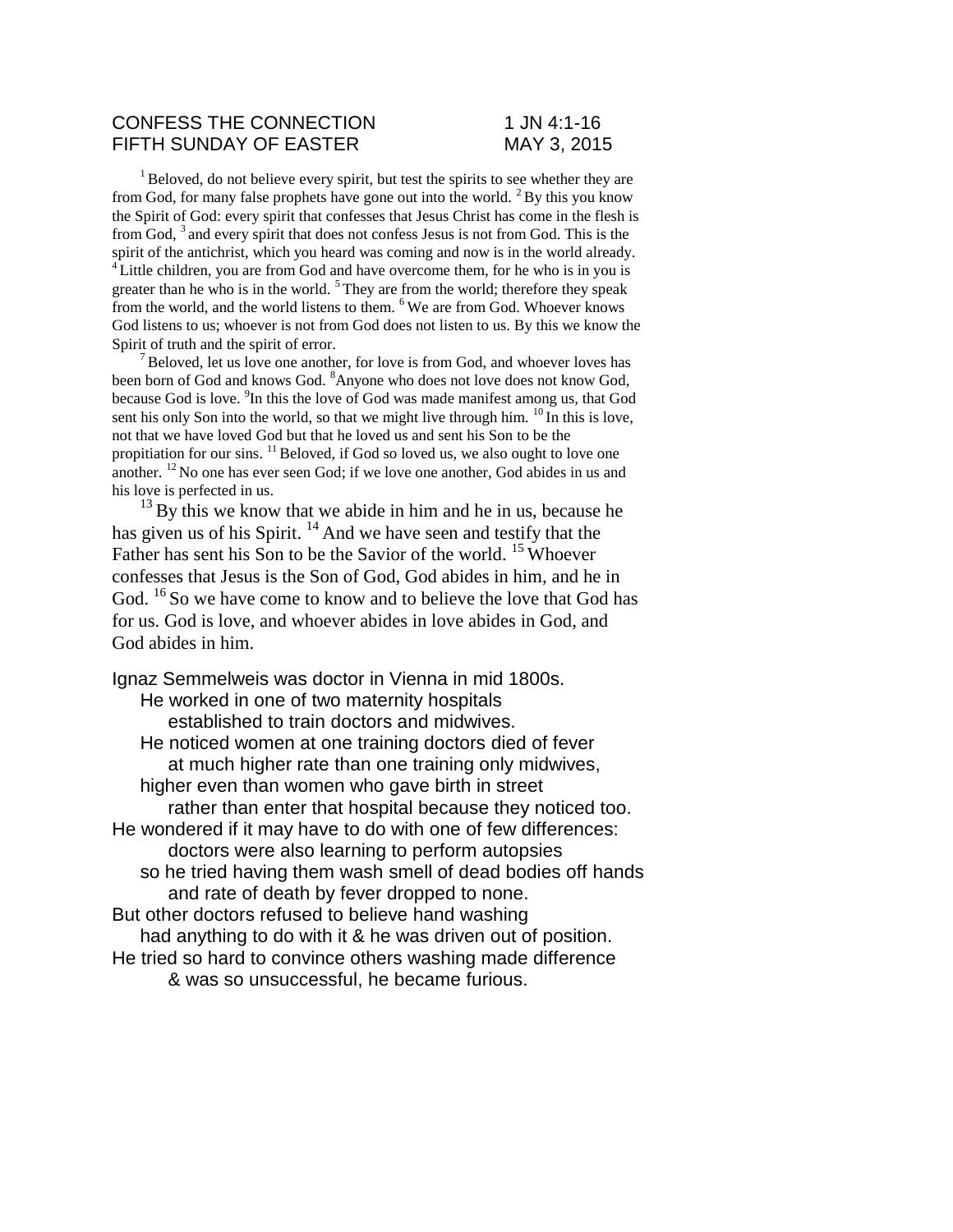He was thought to be mad and was committed to asylum where he was beaten by guards & died in two weeks. A few years later Louise Pasteur proved existence of germs. Point is importance of recognizing connections even when others don't seem able to see them. Jesus in today's reading from Gospel of John illustrates importance of our remaining connected to him. These words from Johns letter also points out essential connections that are not always seen.

## TRUE FAITH CONNECTS US TO GOD ALL TRUE TEACHING CONNECTS TO JESUS CHRIST FAITH IN GOD IS CONNECTED TO LOVING OTHERS

## TRUE FAITH CONNECTS US TO GOD

 $<sup>1</sup>$  Beloved, do not believe every spirit, but test the spirits to see</sup> whether they are from God, for many false prophets have gone out into the world.

<sup>4</sup> Little children, you are from God and have overcome them, for he who is in you is greater than he who is in the world.  $5$  They are from the world; therefore they speak from the world, and the world listens to them. <sup>6</sup>We are from God. Whoever knows God listens to us; whoever is not from God does not listen to us. By this we know the Spirit of truth and the spirit of error.

 $13$  By this we know that we abide in him and he in us, because he has given us of his Spirit.

First connection we need to recognize is connection of spirituality with faith in true God who gives spirit. What John calls "the world" is very interested today in spirituality: aspect of life that is not just physical, which affects our having peace, hope, joy, etc. but is very popular to be spiritual without being religious, holding to particular system of beliefs & behaviors. Even some atheists have found value in worship-like gatherings with fellowship, songs & readings and many try to imitate true prayer with meditation Being spiritual is like having an appetite. Good appetite keeps you from becoming physically weak. Being religious is like having a particular diet, like balanced diet of meat, grains, fruits & vegetables, or being vegetarian or paleolithic or whatever.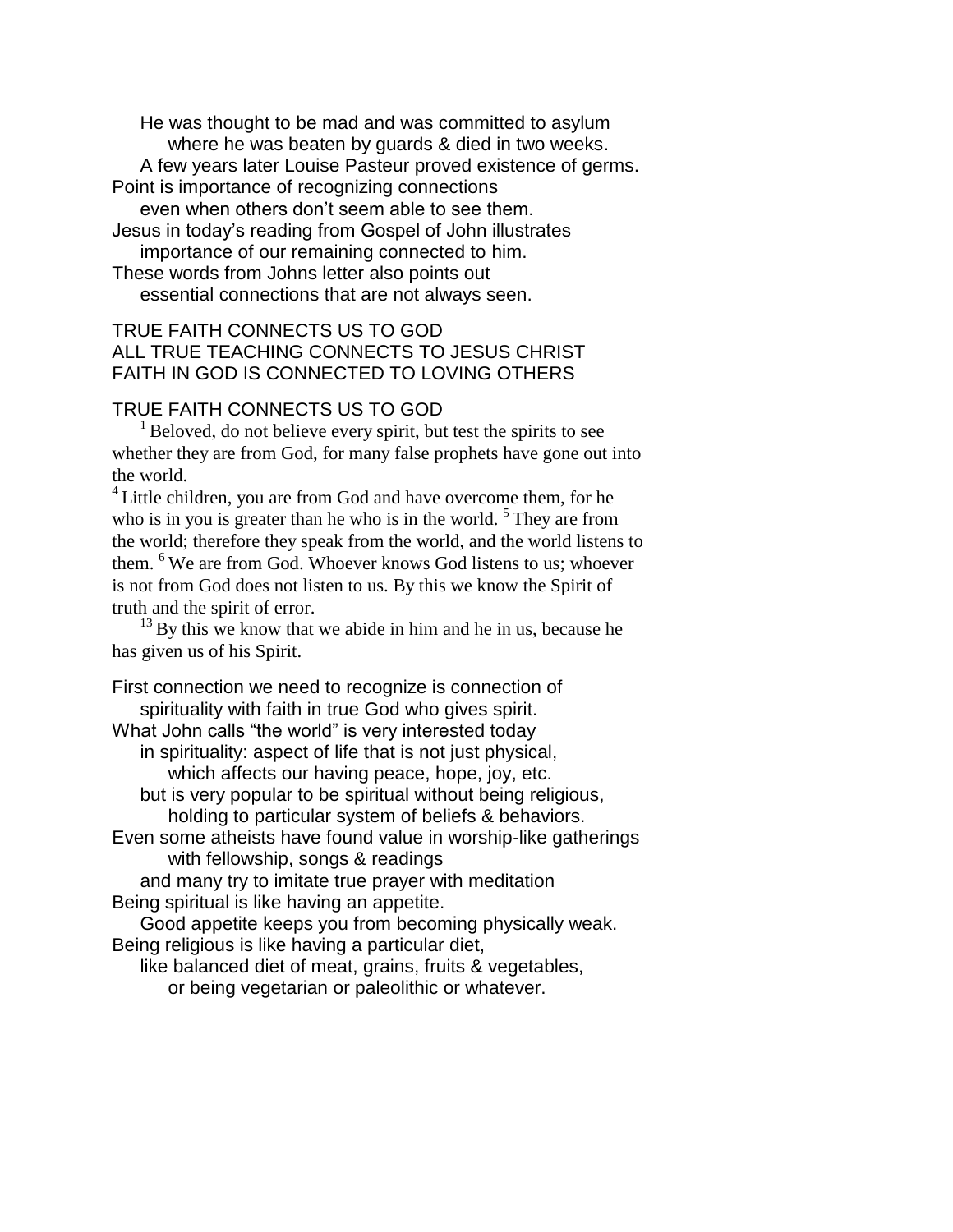It is important for health to have both good diet & good appetite. You can have good appetite without having good diet. just eat whatever looks & tastes good, but is not healthy. You are better off with good diet even without good appetite. Many today have good spiritual appetite but pay little attention to whether or not they have a good spiritual diet. They just believe whatever sounds good or feels good. May even believe things that are mutually contradictory without worrying about whether it is objectively true simply because that is what they like to believe. The problem with generic spirituality is failure to recognize the germ of sin which carries death to those seeking life. John says there are many false prophets in the world. That is more true than ever. John warns about the antichrist. That is no political figure as some imagine but a religious figure. Watch out for false religion. So he says to test the spirits to see if they are really from God. The devil is spiritual as well. If you open door to spirituality in general without watching what kind of spirituality, guess who will come walking in. In confirmation instruction, students took tests. Now it is time for the, and all rest of us, to do testing. The true God has given us of his Spirit. He did this in baptism with water & word. It is word that causes faith in God. It is the same Spirit that inspired word of God in Bible. To stay connected to this one true God we need this Spirit to keep guiding us to understand the truths of this word. Nothing in the world can sustain real spiritual life outside of the word that connects us to God. Connected to this is John's next point:

ALL TRUE TEACHING CONNECTS TO JESUS CHRIST  $2$  By this you know the Spirit of God: every spirit that confesses that Jesus Christ has come in the flesh is from God,  $3$  and every spirit that does not confess Jesus is not from God. This is the spirit of the antichrist, which you heard was coming and now is in the world already.  $14$ And we have seen and testify that the Father has sent

his Son to be the Savior of the world. <sup>15</sup> Whoever confesses that Jesus is the Son of God, God abides in him, and he in God.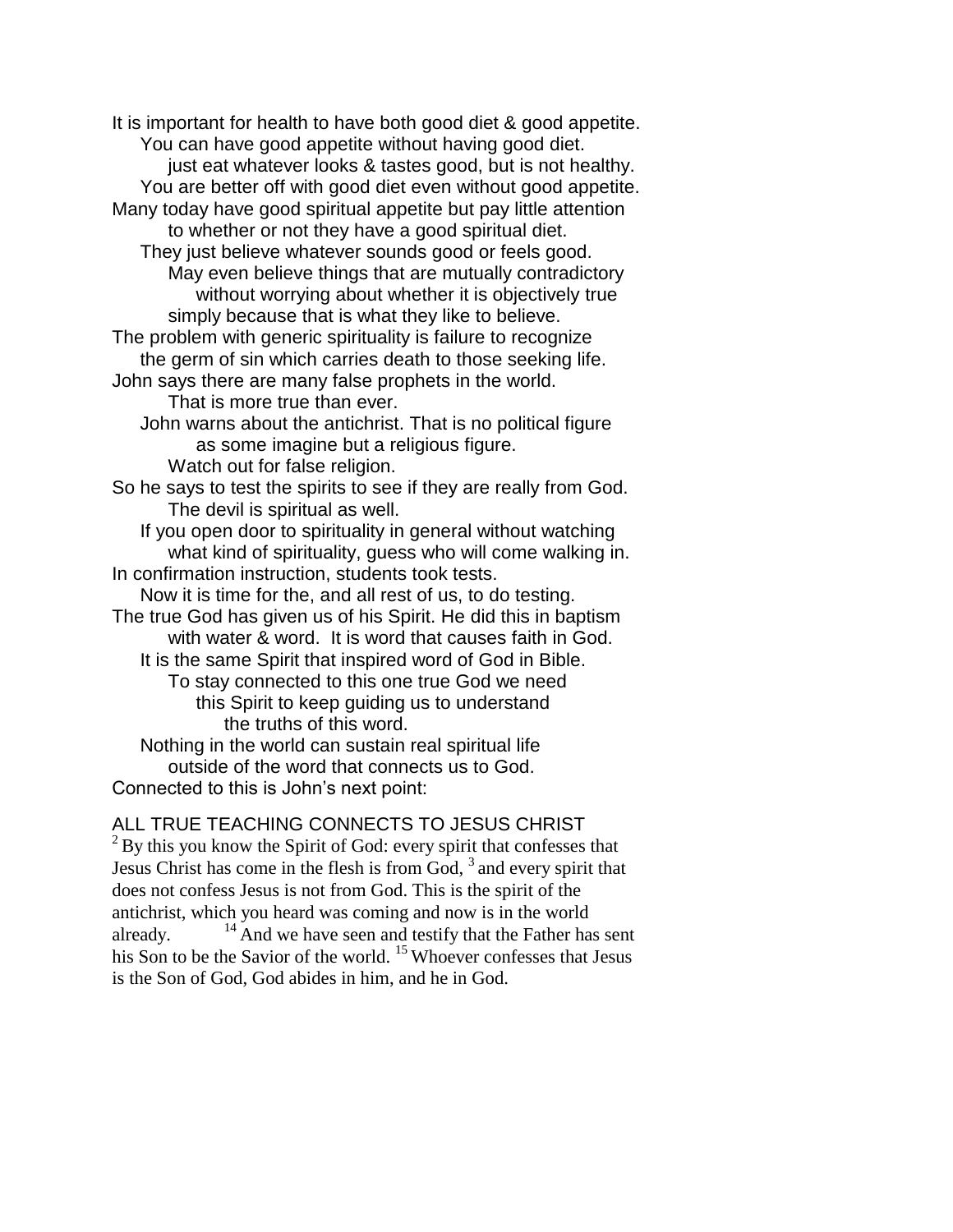At time John wrote this, there was teacher named Cerenthus Who taught that it is impossible for God to die on cross, so there was a man, Jesus, and the eternal Christ entered into him until he died. John says, no, Jesus Christ is one person, both God & man, the son of God in the flesh, God remaining in him. This is the only way for him to be our savior who can be innocent and yet die in our place, and not just for us but for the whole world. The real God, Jesus, has come in the flesh to deal with the real problems of sinful flesh. Jesus' incarnation & his role as our savior is heart of gospel. His death & resurrection is only way we have forgiveness, of sins which separate us from God, the source of life. Only his blood is able to wash away the germs of sin. Wise consumers wanting real food learn to read labels. If main ingredient, listed first on label, is something like sugar, be careful about eating it. Look even more carefully at any teaching, sermon, or song If what God does for us through Jesus is not main ingredient, be careful what you swallow. This leads some to another dangerous disconnect. They may say as long as you believe in Jesus, nothing else matters, doctrine is not really that important. Actually opposite is true. Because Jesus is heart of gospel, every other doctrine (means: teaching) is connected to him. Like center of spider web, touch any part & it is felt there. The Christian faith is like a river system: poison or pollution of a small tributary eventually leads to the main river. In movie "My Big Fat Greek Wedding", father says, "Give me a word, any word, I will show it comes from Greek." Christian doctrine, any doctrine, is connected to Christ. Power of baptism to genuinely give new life is because it is baptism into Christ. Real presence of Christ's body in Holy Communion is because he is still both God & man with a body. Marriage of man & woman is a picture of relationship of Christ & church. so redefining marriage implies different kind of relationship with Christ. Old Testament scriptures are as true as Jesus' word which said they are true,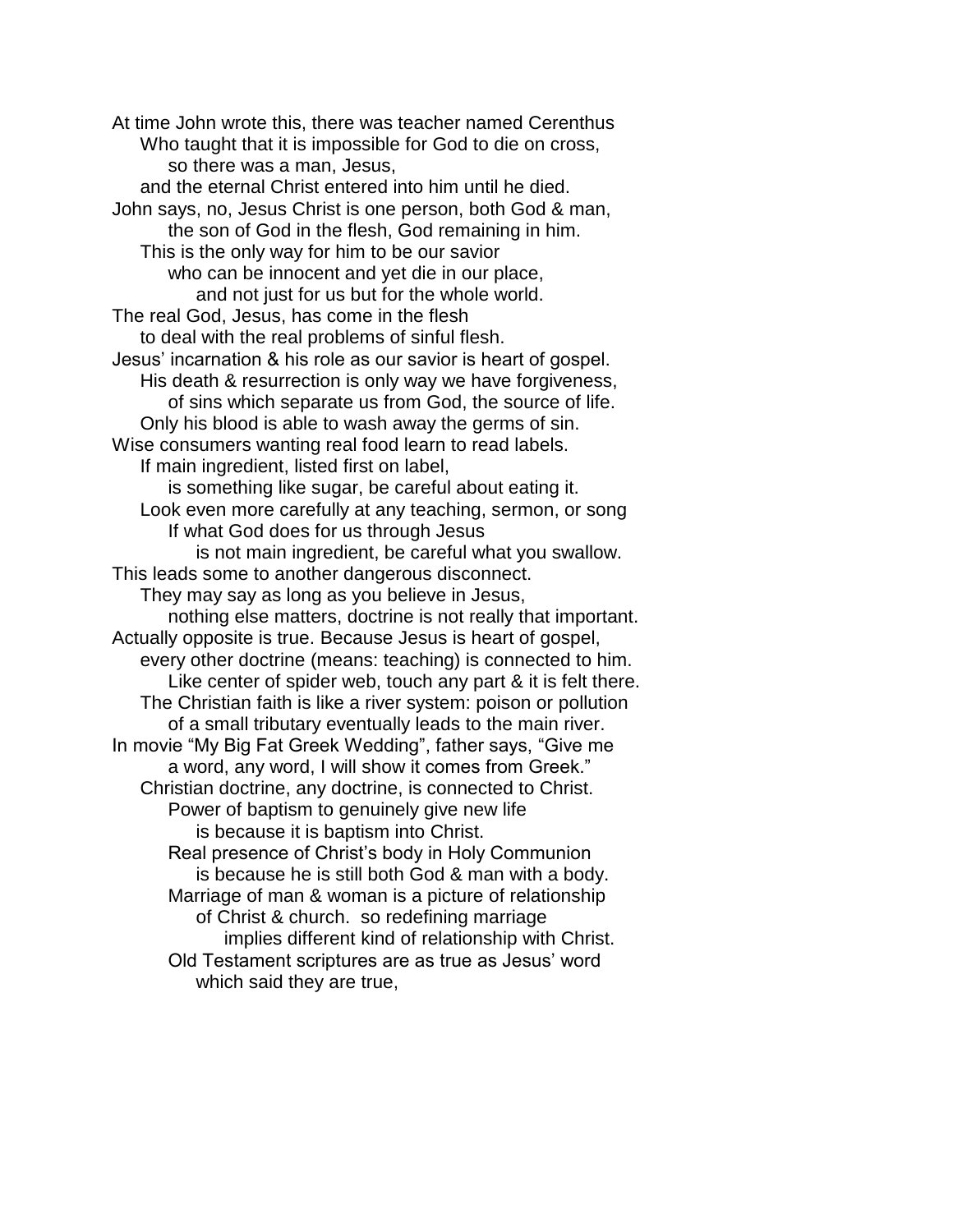and if this can't be believed,

then nothing about Jesus can be believed.

We can't confess Christ and deny what he says.

because it is only through his word that we receive his gifts.

Devaluing teachings that don't appear at first glance

to be directly connected to salvation through Jesus may come from failure to recognize another connection.

# FAITH IN GOD IS CONNECTED TO LOVING OTHERS

 $<sup>7</sup>$  Beloved, let us love one another, for love is from God, and</sup> whoever loves has been born of God and knows God. <sup>8</sup>Anyone who does not love does not know God, because God is love. <sup>9</sup>In this the love of God was made manifest among us, that God sent his only Son into the world, so that we might live through him.  $^{10}$  In this is love, not that we have loved God but that he loved us and sent his Son to be the propitiation for our sins.  $^{11}$  Beloved, if God so loved us, we also ought to love one another.  $12$  No one has ever seen God; if we love one another, God abides in us and his love is perfected in us.

<sup>16</sup>So we have come to know and to believe the love that God has for us. God is love, and whoever abides in love abides in God, and God abides in him.

Another of the ideas of this world is that since we need to all get along with each other and love one another, we need to ignore or at least keep quiet about differing teachings & beliefs that seem to divide us. Again, John says the opposite. He calls those he is warning to avoid false teaching, "Beloved" it is because they are loved that he says what he does. He goes directly from importance of faith in real Jesus and discerning the spirit of truth and error to talking about sincere love for others. He is not changing the subject, he is showing that the two are intimately connected. Genuine love, not just pretending to care about others, comes from knowing and believing truth of God. God most certainly loves us dearly. He also most certainly hates sin and untruths.

Why? because they are bad for us and always hurt us and separate us from him who loves us.

This is why God doesn't ignore sin or false belief, saying, "That's OK, it doesn't matter." It does matter!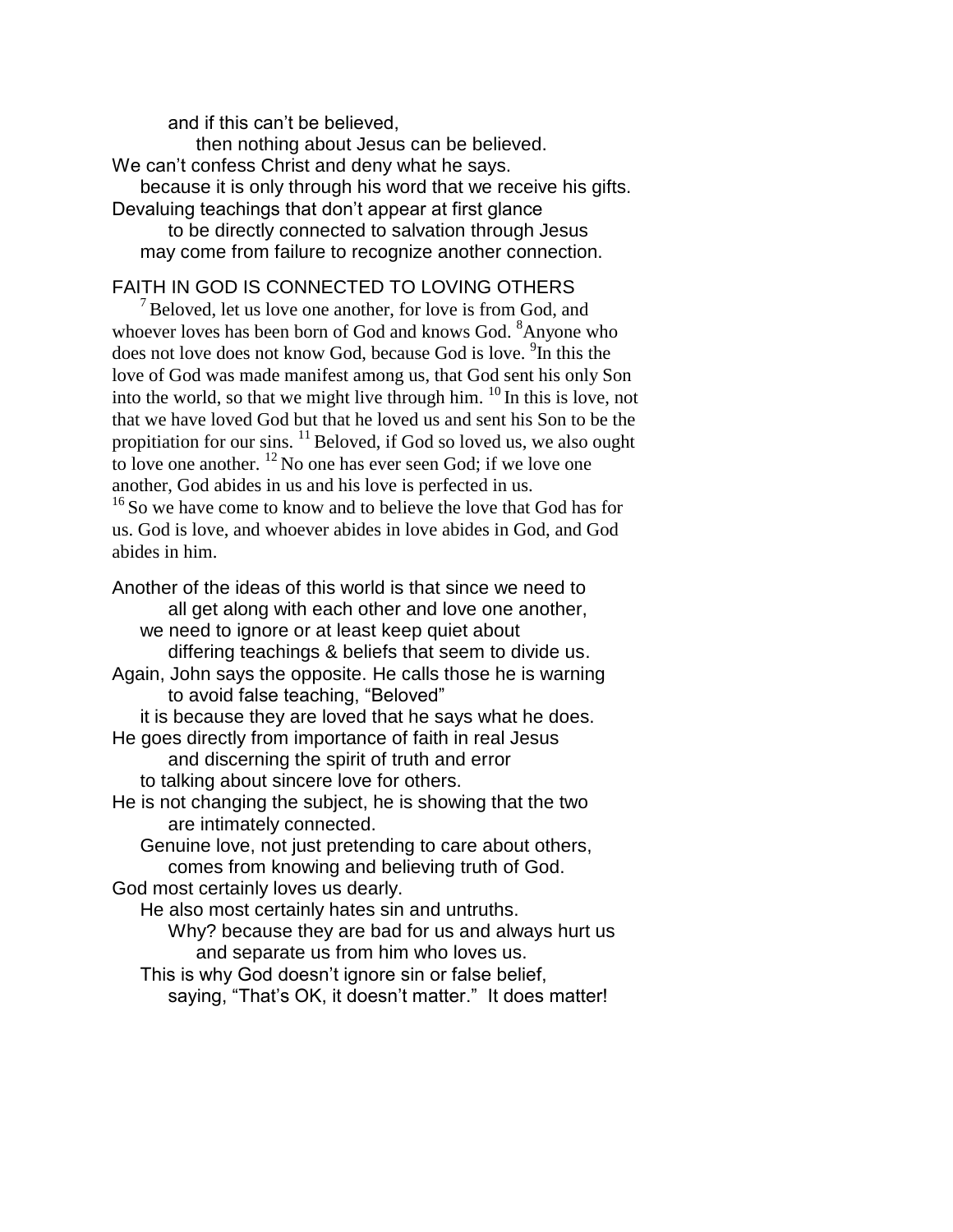This is why Jesus came to do something about it, to separate us, whom he loves, from our sin he hates, to take away our sin by giving us faith in the truth. Greatest obstacle to genuine love is not intolerance but self centered sin which says I don't care about you so I don't care what you do or what you believe. It doesn't make a difference. I don't care if you go to hell. But love says I do care. I care enough to do something that does make a difference. Abiding in the truth doesn't call for us to hate others, instead it calls for us to love others as God loved us, with genuine tough love that does what it takes to save people from danger to both body and soul. God loves us and we are to show love for others, not just in first article ways, with food, clothing, shelter but also in second article ways as Jesus does, with risky self sacrifice for those who are inclined to reject us and so also in third article ways as the Spirit does, with forgiveness of sin and sharing the truth. As John says, no one can see God directly, but we show what God is really like by showing what his love is really like, not ignoring sin & error but doing what it takes to put an end to it. Avoiding whatever may make others uncomfortable or unhappy with us is not really love for them but caring about ourselves. True love takes great boldness, but God gives us this courage because perfect love - for God and others - drives out fear. When we really believe in God and his love for us, we are moved to love others in the same way. In Gospel reading, Jesus calls us to remain connected to him, the true vine who is our source of life. In these verses also, John calls us to abide/remain in God, so he shows us how we are connected to him. TRUE FAITH CONNECTS US TO GOD Test the spirits that are of this world because there is no genuine spirituality apart from faith in the true God. ALL TRUE TEACHING CONNECTS TO JESUS CHRIST His coming in the flesh to die for us and rise again is the heart of the Christian faith And every other truth taught in God's word is connected to this essential and central truth.